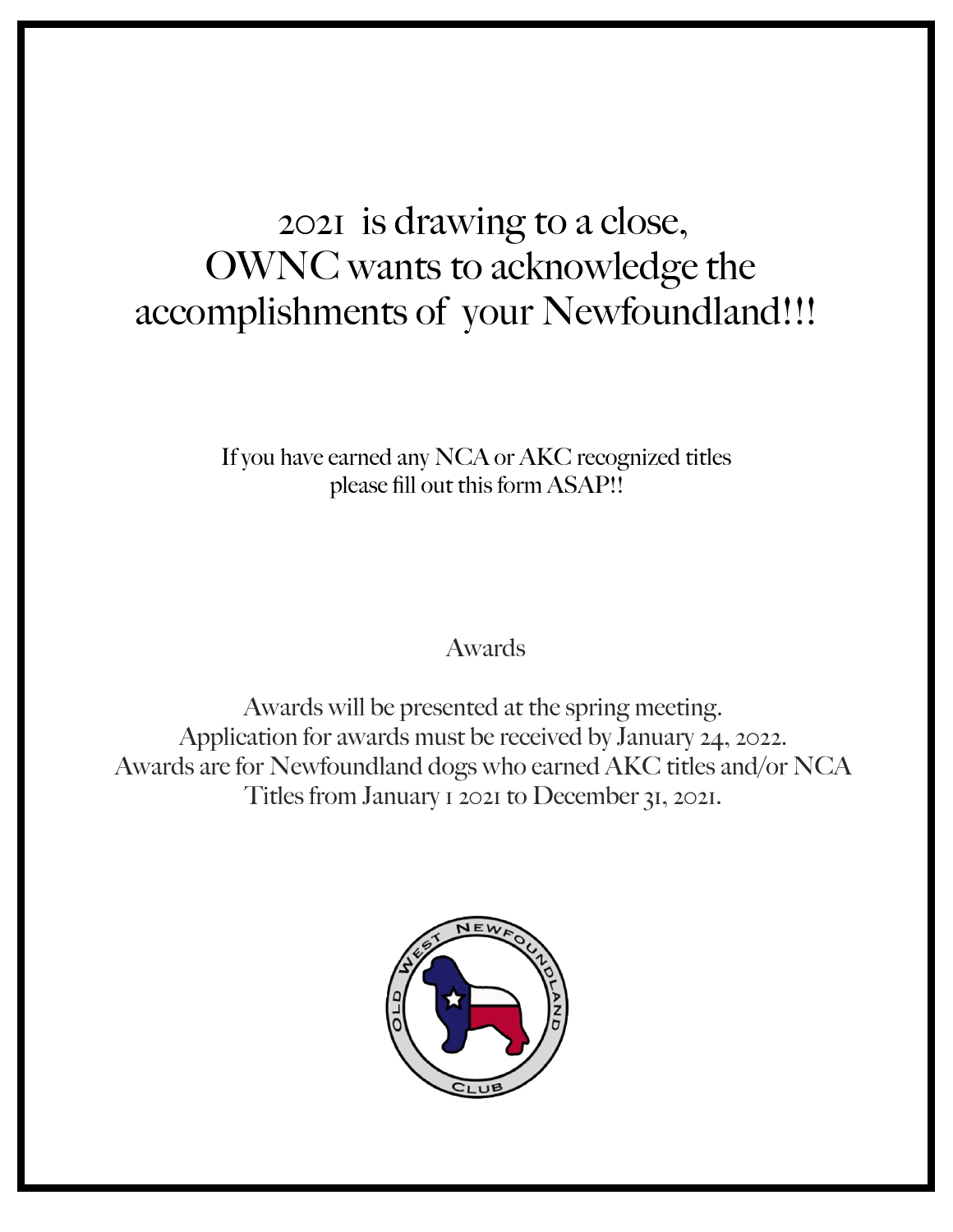The following items must be submitted to receive an award:

•Application (please print or type - OWNC will not be responsible for errors if the application is not legible)

•Copy of certificates from AKC and/or NCA

(If you have not receive a certificate, please submit printout from AKC or NCA judges score sheet. If copies of certificates, judges scores sheets, AKC printouts, etc., do not accompany the application, no award will be issued).

Send one plate for each AKC or NCA title earned in 2021, in order for the plate(s) to be engraved. If the plate is not received or is in bad shape, you may paypal \$5.00 for each new plate email [leahschlagel@gmail.com](mailto:leahschlagel@gmail.com) for more information.

- If you have not previously received a plaque, then you will receive the plaque this year.
- If your plaque is full please note in your response and a new plaque will be provided.

\* New this year, an online submission option. Please follow this form for the needed information and qualifications for submitting an application as it applies to the mailed or online submissions. Link at the bottom of this form.

Submit application, copy of certificates, and metal plaque plates to:

Leah Schlagel 12554 Sharps Lane Magnolia, Texas 77354 [leahschlagel@gmail.com](mailto:leahschlagel@gmail.com) 303 842-2317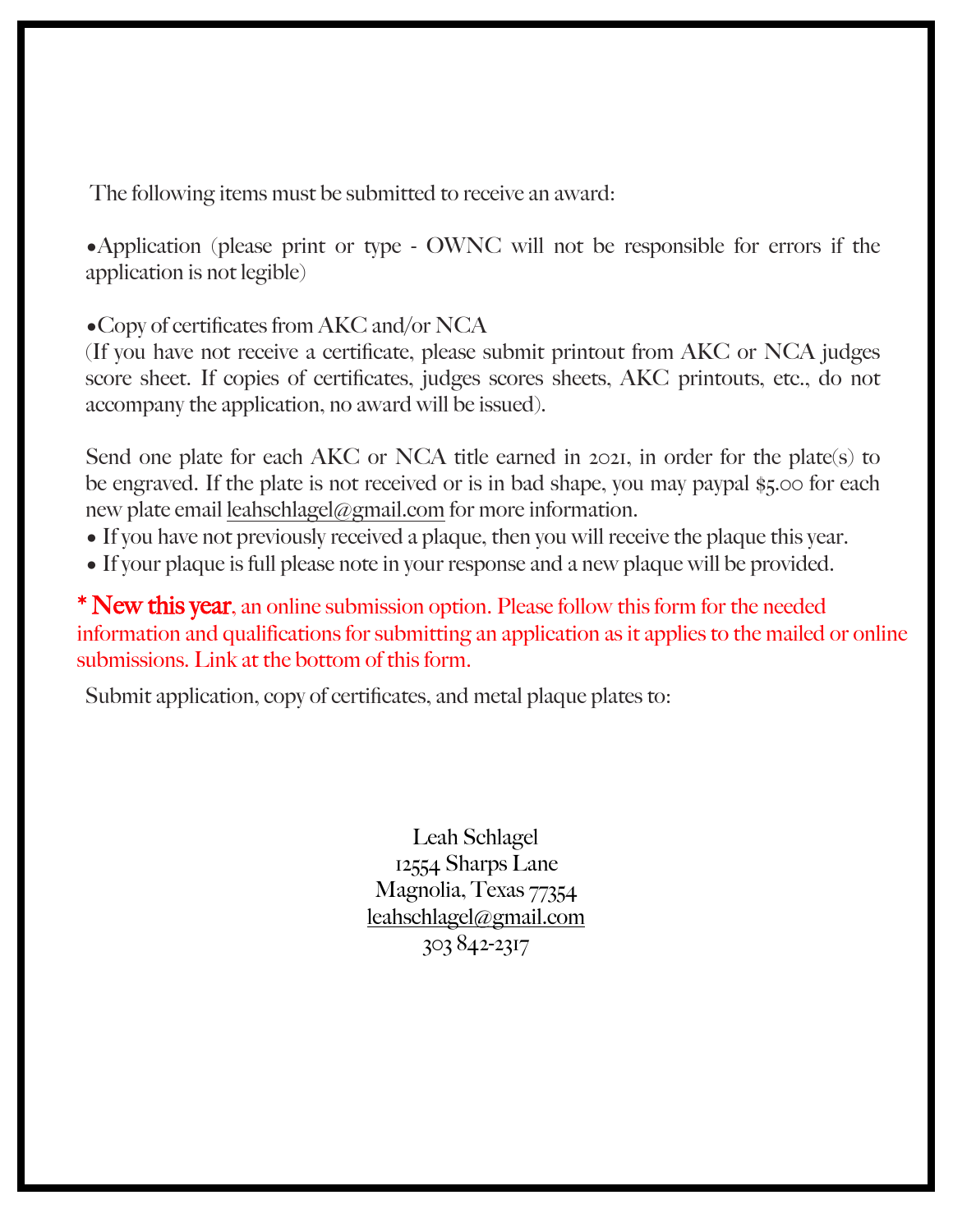## Classifications of Awards

Award for any Newfoundland completing any of the following achievements:

- 1. AKC Conformation title, AKC obedience title, AKC Therapy dog, AKC tracking title, AKC agility AKC dock diving, AKC NoseWork title and/or any other approved AKC title
- 2. NCA water title, draft title, Versatility Newf, Register of Merit and any other approved NCA title
- 3. For an earned title for an event not recognized by the AKC or NCA please email for gaining possible board acceptance.

Special Award Category:

1. This category is used to recognize a dog and/or club member that has performed or achieved something out of the ordinary. Situations to be considered can be, but are not limited to; real life rescue, or an incident that has impacted someone's life.

2. It can be nominated by the owner of the dog or by another club member. A written report must accompany the nomination.

3. Determination for giving the award will rest with the OWNC Board.

General Rules for Awards:

1. A member of OWNC must own the dog.

2. When stated, unless specified, dog will mean either sex.

3. The dog must reside with the OWNC member at least 180 days of the calendar year.

\*If a dog is being actively campaigned in AKC or NCA shows, the 180 day rule does not apply as long as the dog started from and returns to the boundaries of his principal residence when not showing.

4. Awards will be based on calendar year and will be awarded at the spring annual meeting.

5. If the dog is co-owned by two or more members of OWNC, the primary owner where the dog resides with shall receive the award. All co-owners will be listed on the award.

6. If the dog is co-owned by an OWNC member and non member, to qualify for the award, the dog must reside with the OWNC member at least 180 days of the calendar year that the award is applied for. In such case, the award will only be given to the primary OWNC owner who applies for the award. Co-owners will be listed on the award.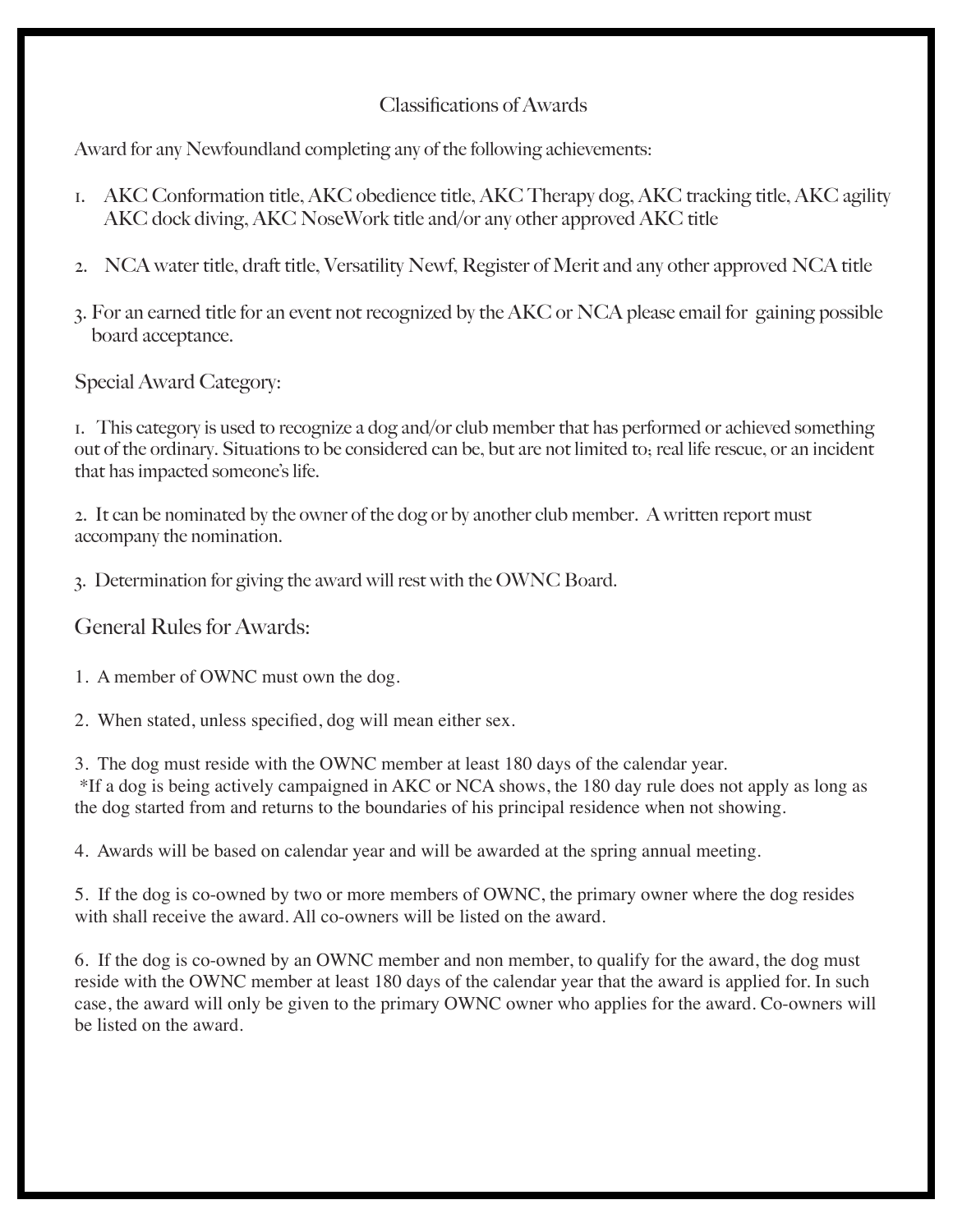## ${\bf \large \color{red} ACHIEVEMENT\color{black} AWARDS\color{black} APPLICATION}$ Due by January 24th, 2022

| OWNC Member Name                                                                                                                                                     |                                   |
|----------------------------------------------------------------------------------------------------------------------------------------------------------------------|-----------------------------------|
|                                                                                                                                                                      |                                   |
|                                                                                                                                                                      |                                   |
|                                                                                                                                                                      |                                   |
|                                                                                                                                                                      |                                   |
| ,我们就会在这里的人,我们就会在这里的人,我们就会在这里的人,我们就会在这里的人,我们就会在这里的人,我们就会在这里的人,我们就会在这里的人,我们就会在这里的人<br>第251章 我们的人,我们就会在这里的人,我们就会在这里的人,我们就会在这里的人,我们就会在这里的人,我们就会在这里的人,我们就会在这里的人,我们就会在这里,我 |                                   |
| Owners Name(s)                                                                                                                                                       |                                   |
| Call Name                                                                                                                                                            | $\boxed{\text{DOB}}_{\text{max}}$ |
| AKC REG#                                                                                                                                                             | Sex                               |
| List titles earned, host club and dates for each.                                                                                                                    |                                   |
| ,我们也不能在这里的,我们也不能在这里的,我们也不能在这里的,我们也不能不能不能不能不能不能不能不能不能不能。""我们,我们也不能不能不能不能不能不能不能不能不能                                                                                    |                                   |
|                                                                                                                                                                      |                                   |
|                                                                                                                                                                      |                                   |
|                                                                                                                                                                      |                                   |
|                                                                                                                                                                      |                                   |
|                                                                                                                                                                      |                                   |
|                                                                                                                                                                      |                                   |
|                                                                                                                                                                      |                                   |
|                                                                                                                                                                      |                                   |
|                                                                                                                                                                      |                                   |
|                                                                                                                                                                      |                                   |
|                                                                                                                                                                      |                                   |
|                                                                                                                                                                      |                                   |